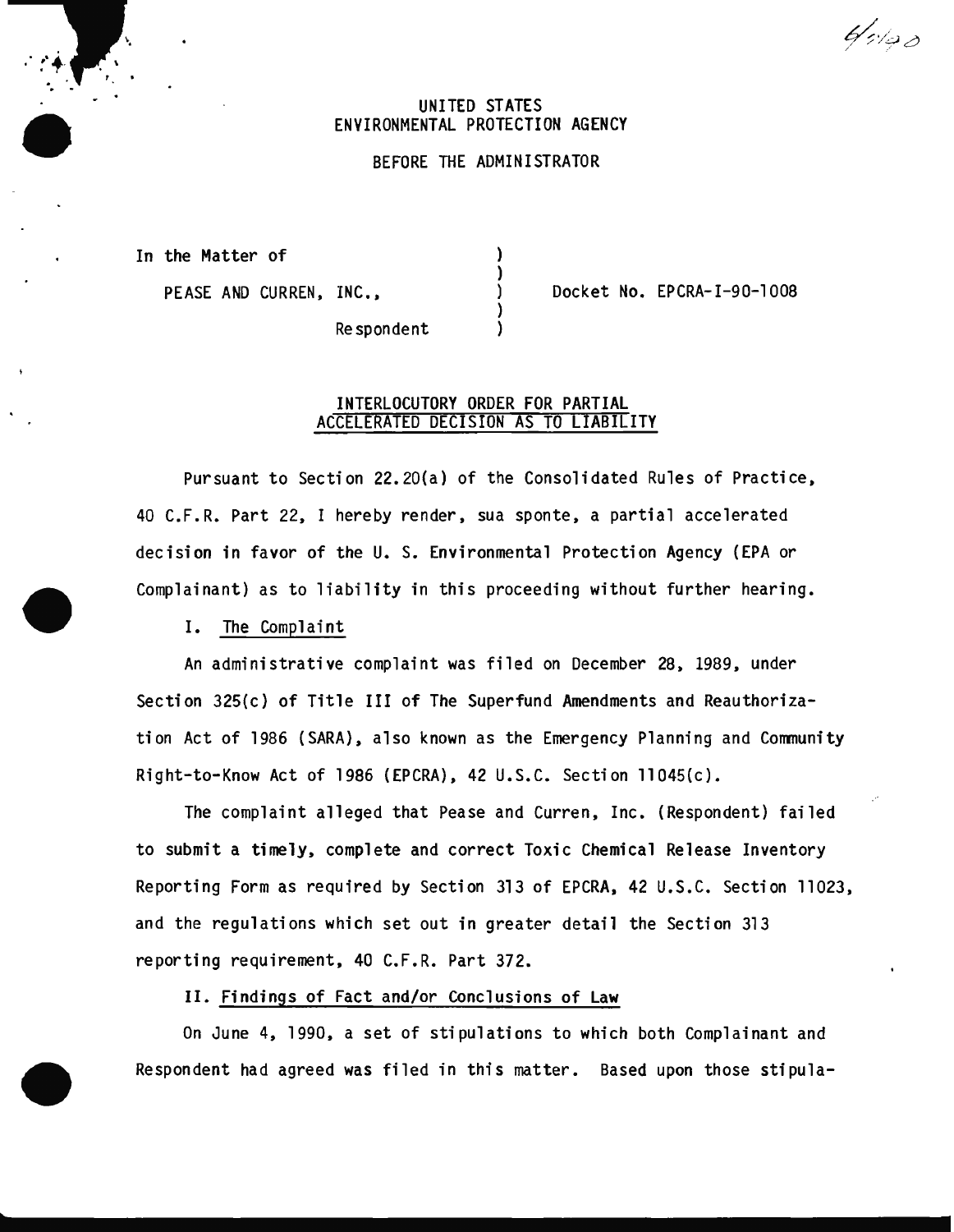tions. I make the following findings of fact and/or conclusions of law as set forth in the parties' stipulations.

I

. ~

' ' I • '

. .. .. *}-*

> 1. Respondent Pease and Curren, Inc. ("Respondent") is a corporation incorporated under the laws of the State of Rhode Island and is authorized to do business in Warwick, Rhode Island. Respondent owns and operates a metal recovery facility ("the facility") at 75 Pennsylvania Avenue, Warwick, Rhode Island, 02888.

2. Respondent has total annual sales in excess of 1 million dollars.

3. On or about March 24. 1989, an authorized employee of the United States Environmental Protection Agency inspected Respondent's facility. The purpose of the inspection was to determine Respondent's compliance with the EPCRA Section 313 reporting requirements.

4. Respondent is a "person" as that term is defined by Section 329(7) of EPCRA. 42 U.S.C. Section 11049(7).

5. Respondent is an owner or operator of a "facility" as that term is defined by Section 329(4) of EPCRA. 42 U.S.C. Section 11049(4), and 40 C.F.R. Section 372.3.

6. The facility has 10 or more "full-time employees." as that term is defined by 40 C.F.R. Section 372.3.

7. The facility is classified in Standard Industrial Classification Codes 20 through 39.

8. During the calendar year 1987. Respondent manufactured. imported. processed or otherwise used toxic chemicals listed

 $\frac{1}{2}$ .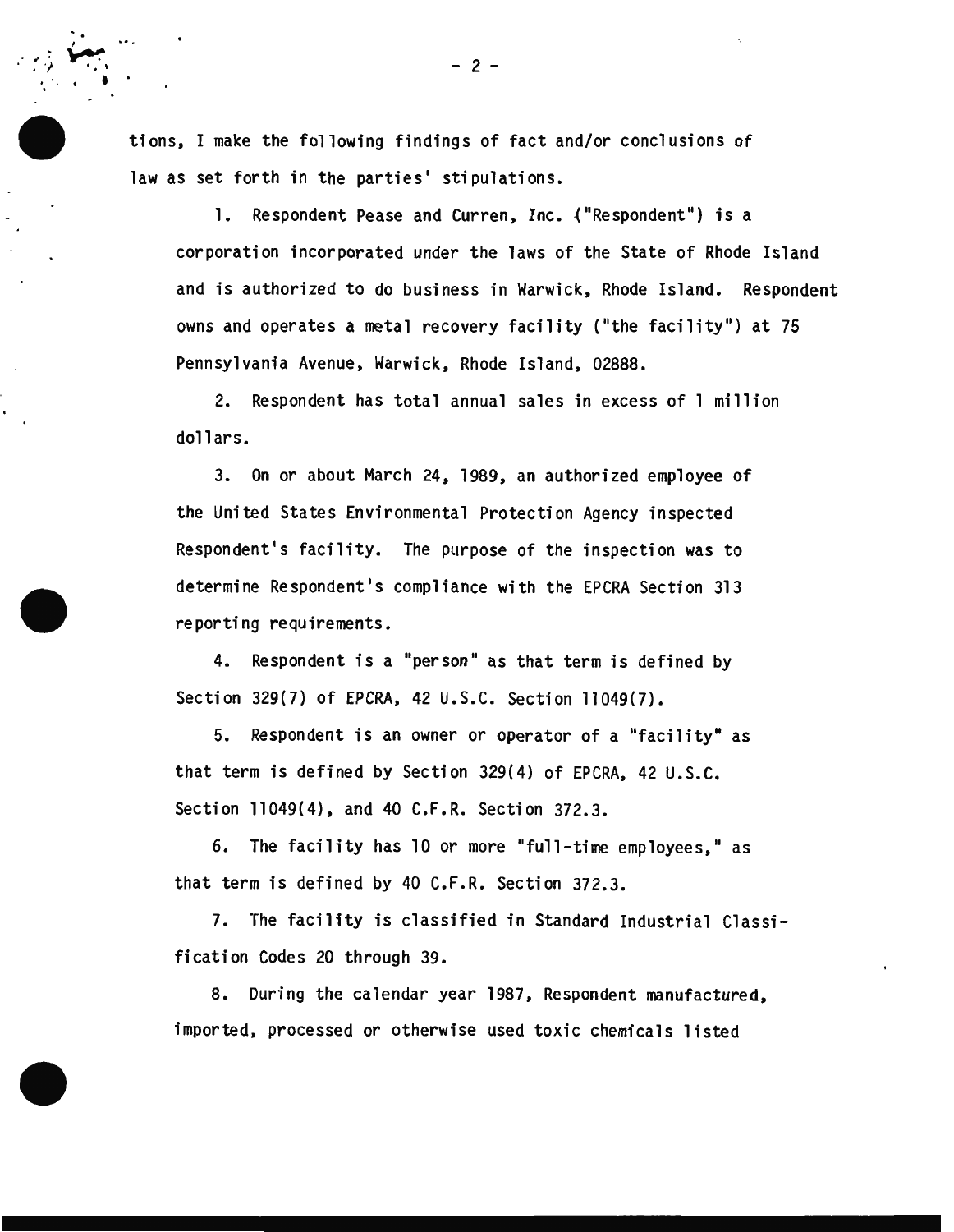under 40 C.F.R. Section 372.65 in quantities exceeding the established thresholds.

 $'$   $'$ 

9. Subsection 313(b) of EPCRA and 40 C.F.R. Section 372.22 require that owners or operators of facilities that have 10 or more full-time employees, that are in Standard Industrial Classiification Codes 20 through 39. and that manufactured, processed, or otherwise used a toxic chemical listed under 40 C.F.R. Section 372.65 in a quantity exceeding the established threshold are required to submit a Form R for each of these substances for the 1987 reporting year. The requirements of Section 313 of EPCRA, 42 U.S.C. Section 11023, therefore apply to Respondent's facility.

10. During the calendar year 1987, Respondent manufactured, processed or otherwise used hydrochloric acid, a chemical listed under 40 C.F.R. Section 372.65, in a quantity exceeding the established threshold. Respondent was therefore required to submit to the Administrator of EPA and to the State of Rhode Island a Form R for this chemical on or before July 1. 1988.

11. Respondent failed to submit this form to the Administrator of EPA and to the State of Rhode Island on or before July 1, 1988.

12. Respondent's failure to submit this form was in violation of Section 313 of EPCRA and 40 C.F.R. Part 372.

13. During the calendar year 1987. Respondent also manufactured, processed or otherwise used nitric acid, a chemical listed under 40 C.F.R. Section 372.65, in a quantity exceeding the established threshold. Respondent was therefore required to submit to the

. . . - 3 -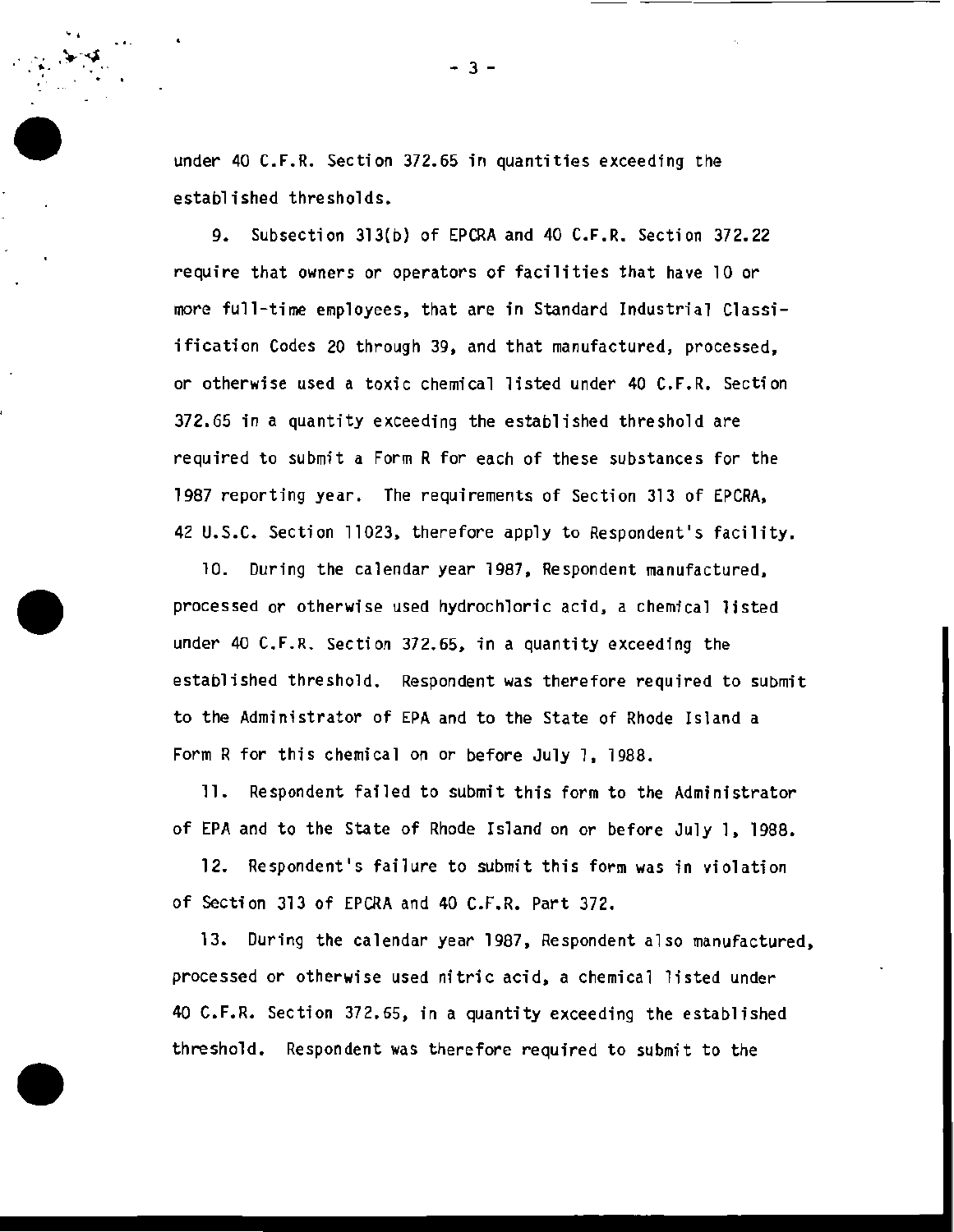Administrator of EPA and to the State of Rhode Island a Form R for this chemical on or before July 1. 1988.

14. Respondent failed to submit this form to the Administrator of EPA and to the State of Rhode Island on or before July 1. 1988.

15. Respondent's failure to submit this form was in violation of Section 313 of EPCRA and 40 C.F.R. Part 372.

16. During the calendar year 1987, Respondent also manufactured, processed or otherwise used sulfuric acid, a chemical listed under 40 C.F.R. Section 372.65, in a quantity exceeding the established threshold. Respondent was therefore required to submit to the Administrator of EPA and to the State of Rhode Island a Form R for this chemical on or before July 1, 1988.

17. Respondent failed to submit this form to the Administrator of EPA and to the State of Rhode Island on or before July 1, 1988.

18. Respondent's failure to submit this form was in violation of Section 313 of EPCRA and 40 C.F.R. Part 372.

Section 313{a) of EPCRA, 42 U.S.C. Section 11023{a), provides:

(a) Basic requirement

 $\mathbf{e}_{\mathbf{e}}$   $\mathbf{e}_{\mathbf{e}}$ 

•

The owner or operator of a facility subject to the requirements of this section shall complete a toxic chemical release form as published under subsection {g) of this section for each toxic chemical listed under subsection {c) of this section that was manufactured, processed, or otherwise used in quantities exceeding the toxic chemical threshold quantity established by subsection {f) of this section during the preceding calendar year at such facility. Such form shall be submitted to the Administrator and to an official or officials of the State designated by the Governor on or before July 1, 1988, and annually thereafter on July 1 and shall contain data reflecting releases during the preceding calendar year.

 $- 4 -$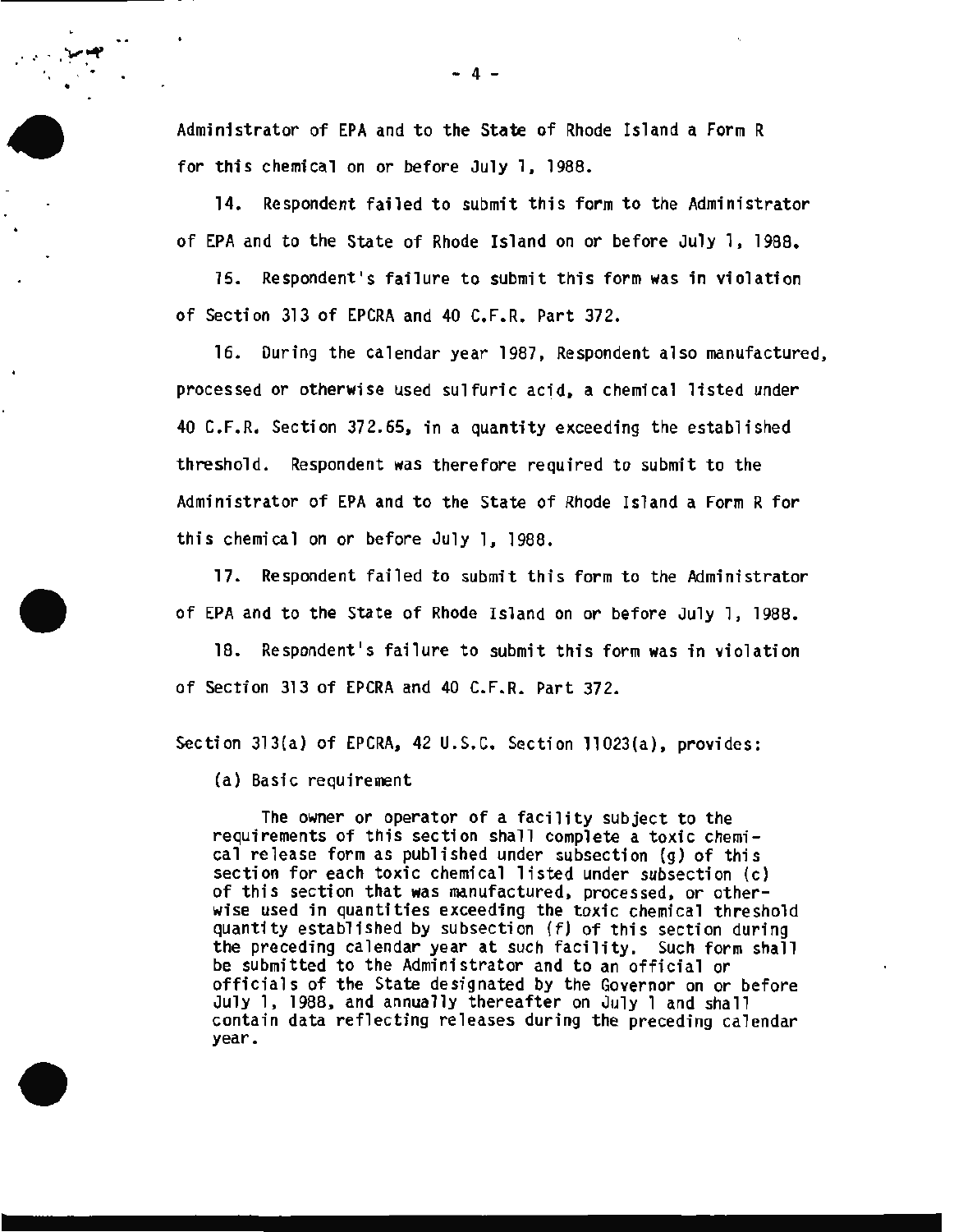EPA has published a Toxic Chemical Release Inventory Reporting Form. known as "Form R",  $\frac{1}{2}$  together with instructions for completing the form. A specific toxic chemicals list has also been published for the chemicals  $\frac{3}{ }$ and chemical categories to which Part 372 applies. $\tilde{\phantom{a}}$ 

The three chemicals which Respondent manufactured, processed or otherwise used are included on this list. The parties have stipulated that during the calendar year 1987, Respondent manufactured, processed or otherwise used toxic chemicals so listed in quantities exceeding the established thresholds. Those thresholds are published at 40 C.F.R. Section 372.25.

I conclude that no genuine issue of material fact exists as to the question of liability and Complainant is entitled to judgment as a matter of law. I find that Respondent, Pease and Curren, *Inc.,* has violated Section 313 of Title III of SARA, or EPCRA, 42 U.S.C. Section 11023, as alleged in the Complaint. Consequently, a partial accelerated decision on the issue of liability on all violations alleged in the complaint should be, and is hereby, rendered for Complainant. Pursuant to 40 C.F.R. Section  $22.20(b)(2)$ , I further find that the issue of the amount, if any,

- 1/ 40 C.F.R. Section 372.85{a).
- 2/ 40 C.F.R. Section 372.85{b}.
- 3/ 40 C.F.R. Section 372.65.

 $-5 -$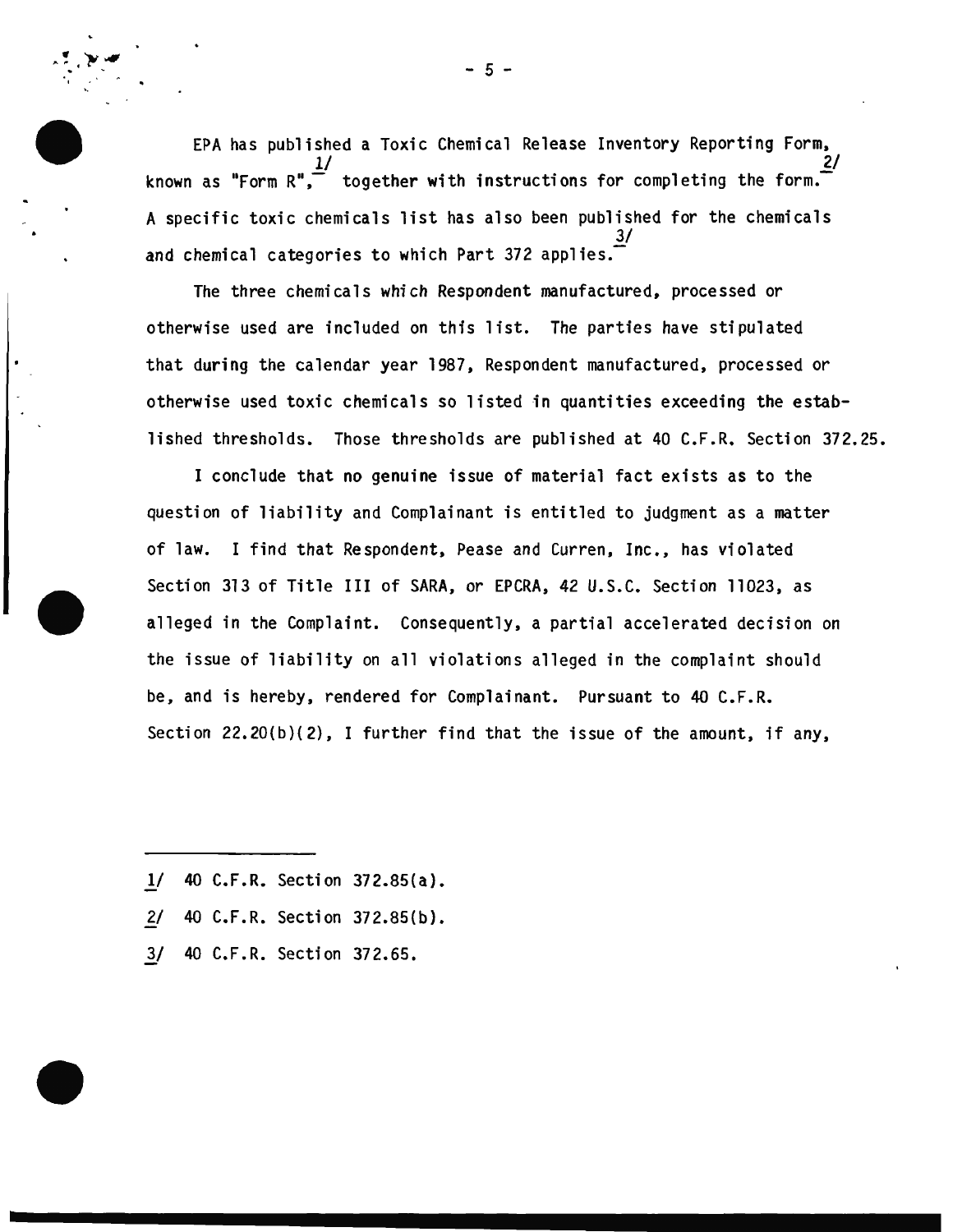of the civil penalties. which appropriately should be assessed for the violations found herein. remains controverted and the hearing requested shall proceed for the purpose of deciding that issue.

So ORDERED.

Frazier Chief Administrative Law Judge

Dated: June 7, 1990 Washington, D. C.